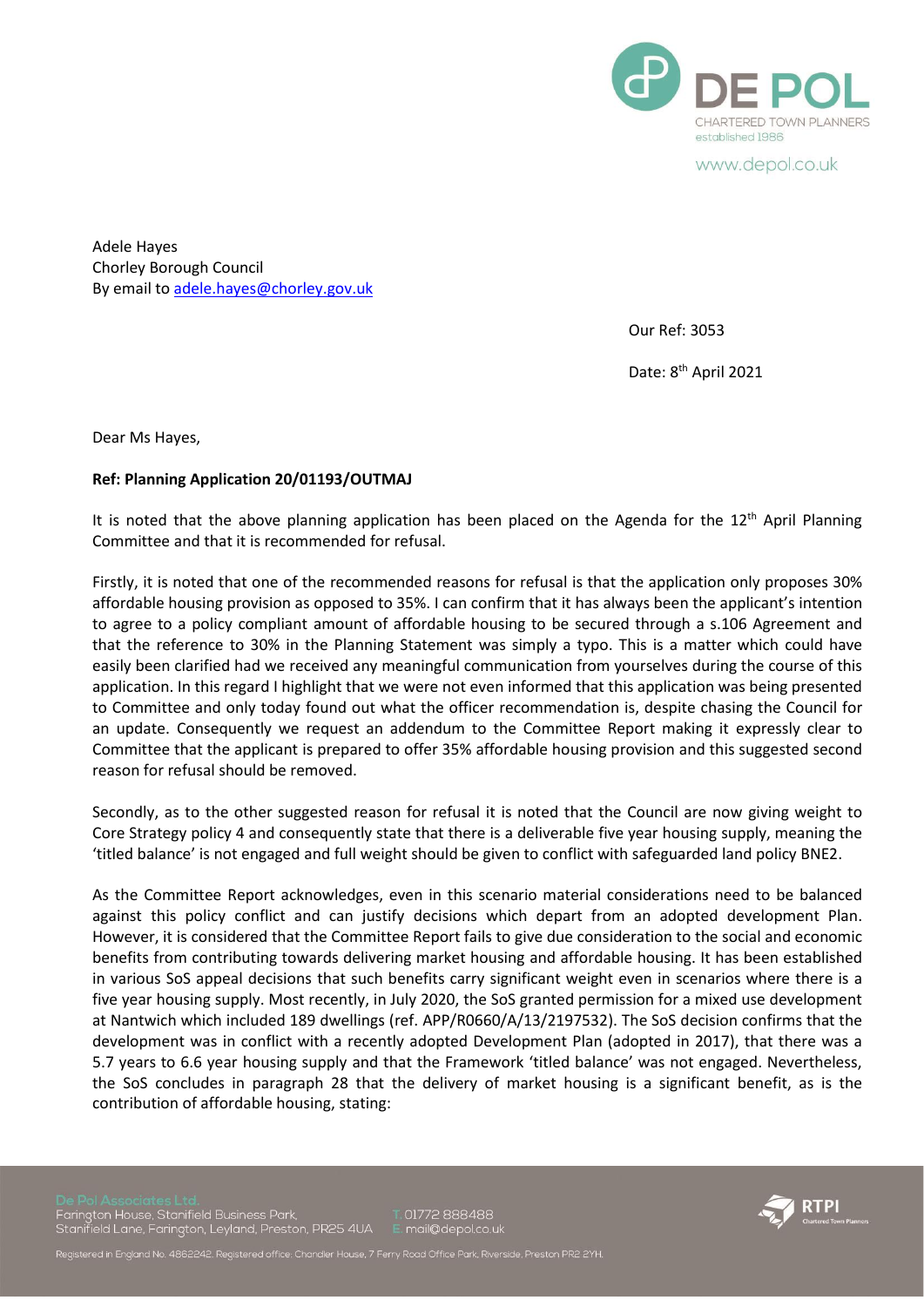

"*Whilst the Secretary of State has concluded that the Council can demonstrate a 5 YHLS, he has taken into account that nationally it is a government policy imperative to boost the supply of housing, as set out at paragraph 59 of the Framework, and he considers that this benefit should be afforded significant weight*.

*The Secretary of State also agrees with the Inspector at IR415 and IR420 that the scheme will include 30% affordable homes which will help meet the need in Cheshire East. The Secretary of State agrees that this is a tangible benefit and merits significant weight".*

The above decision demonstrates that significant weight should still be attached to the social benefits of delivering market and affordable housing even where there is a deliverable five year supply due to the national objective of significantly boosting the supply of homes.

It is also noted that the Committee Report states that there are no evident economic benefits. However, the Committee Report looks to rely on the Cardwell Farm appeal decision in Preston and as such officers will be well aware that the Cardwell Farm Inspector considered the benefits which new housing brings in terms of construction and supply chain jobs, places for the economically active to live, increased local spend and greater choice in the local market. The Inspector notes that at the Cardwell Farm appeal the economic benefits had not been quantified and would apply to any housing development of the scale proposed, but states that they "*are still considerable*" (paragraph 59). The Inspector goes on to give "*moderate weight*" to these economic benefits in paragraph 61.

I also refer to a s.78 appeal decision at Hamble-le-Rice in December 2018 (APP/W1715/W/18/3194846). In this decision the housing supply is identified as being between 7.2 and 10 years and the appeal decision confirms that there is a conflict with the adopted Local Plan and that the Framework 'titled balance' is not engaged. In this context, and within the 'Planning balance and conclusion' section of the decision, the Inspector states at paragraph 64:

"*As agreed by the Council, the economic and social benefits of the proposal are worthy of significant*  weight. Given the national objective of significantly boosting the supply of homes, the provision of *market and especially affordable housing carries significant weight. I appreciate the Council's point that the economic benefits related to short term construction jobs, and the longer term boost to local spending power, could arise from any similar development. However that does not detract from the fact that this particular development offers these benefits, which I accord significant weight*."

Consequently I do not consider that the Committee Reports gives due weight to the social and economic benefits of the development in the planning balance.

Furthermore, when considering whether these benefits outweigh the conflict with Local Plan policy BNE2 is relevant to note that Annex 1 of the Central Lancashire Local Plan Issues and Options document demonstrates a clear need to go beyond the current settlement boundaries to deliver the Borough's local housing need (LHN) going forward. Moreover the application site is specifically identified as one of the Council's proposed housing sites and it is clearly evident from the Committee Report that the development is considered an acceptable location for housing other than its current safeguarded land designation.

Taking these factors into account, and bearing in mind the contribution to the delivery of market housing and much needed affordable housing, which secure social and economic benefits of significant weight, it is